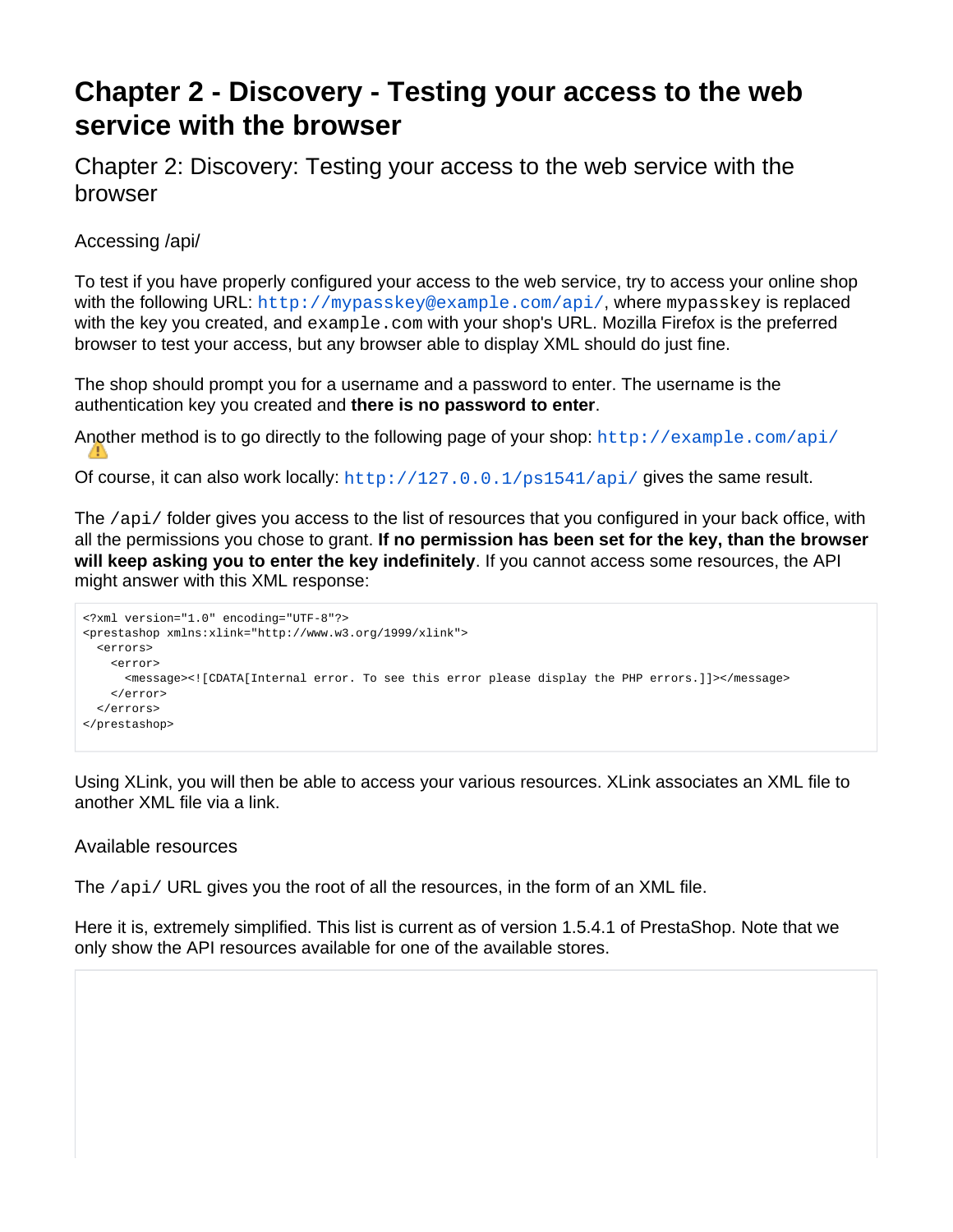<?xml version="1.0" encoding="UTF-8"?> <prestashop xmlns:xlink="http://www.w3.org/1999/xlink"> <api shop\_name="MYSHOP"> <addresses>...</addresses> <carriers>...</carriers> <cart\_rules>...</cart\_rules> <carts>...</carts> <categories>...</categories> <combinations>...</combinations> <configurations>...</configurations> <contacts>...</contacts> <content\_management\_system>...</content\_management\_system> <countries>...</countries> <currencies>...</currencies> <customer\_messages>...</customer\_messages> <customer\_threads>...</customer\_threads> <customers>...</customers> <deliveries>...</deliveries> <employees>...</employees> <groups>...</groups> <guests>...</guests> <image\_types>...</image\_types> <images>...</images> <languages>...</languages> <manufacturers>...</manufacturers> <order\_carriers>...</order\_carriers> <order\_details>...</order\_details> <order\_discounts>...</order\_discounts> <order\_histories>...</order\_histories> <order\_invoices>...</order\_invoices> <order\_payments>...</order\_payments> <order\_states>...</order\_states> <orders>...</orders> <price\_ranges>...</price\_ranges> <product\_feature\_values>...</product\_feature\_values> <product\_features>...</product\_features> <product\_option\_values>...</product\_option\_values> <product\_options>...</product\_options> <product\_suppliers>...</product\_suppliers> <products>...</products> <search >...</search> <shop\_groups>...</shop\_groups> <shops>...</shops> <specific\_price\_rules>...</specific\_price\_rules> <specific\_prices>...</specific\_prices> <states>...</states> <stock\_availables>...</stock\_availables> <stock\_movement\_reasons>...</stock\_movement\_reasons> <stock\_movements>...</stock\_movements> <stocks>...</stocks> <stores>...</stores> <suppliers>...</suppliers> <supply\_order\_details>...</supply\_order\_details> <supply\_order\_histories>...</supply\_order\_histories> <supply\_order\_receipt\_histories>...</supply\_order\_receipt\_histories> <supply\_order\_states>...</supply\_order\_states> <supply\_orders>...</supply\_orders> <tags>...</tags> <tax\_rule\_groups>...</tax\_rule\_groups> <tax\_rules>...</tax\_rules> <taxes>...</taxes> <translated\_configurations>...</translated\_configurations> <warehouse\_product\_locations>...</warehouse\_product\_locations> <warehouses>...</warehouses> <weight\_ranges>...</weight\_ranges> <zones>...</zones> </api> <api shop\_name="MYOTHERSHOP">...</api> <api shop\_name="YETANOTHERSHOP">...</api> </prestashop>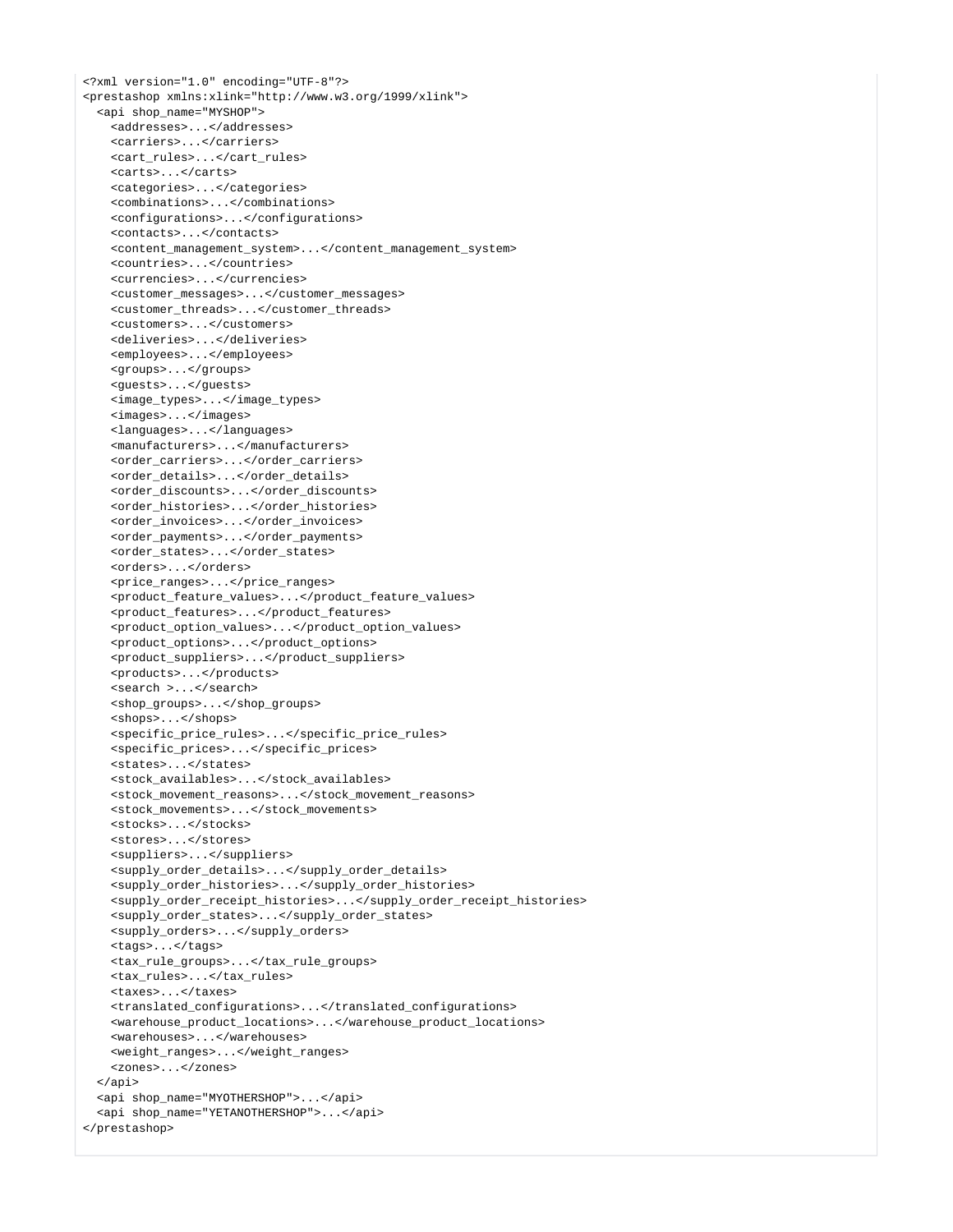As with any XLink-bearing XML file, each resource element leads to more resources, linked from the  $x1$ ink attribute.

```
<customers xlink:href="http://example.com/api/customers" get="true" put="true" post="true" delete="true" head="
true">
  <description xlink:href="http://example.com/api/customers" get="true" put="true" post="true" delete="true" 
head="true">The e-shop's customers</description>
  <schema xlink:href="http://example.com/api/customers?schema=blank" type="blank"/>
   <schema xlink:href="http://example.com/api/customers?schema=synopsis" type="synopsis"/>
</customers>
```
In addition, the element contains a description of the resource, and two schemas: a blank one, which you can use to create a new item, and a synopsis one, which is just like the blank one but with a detailed description of what type of data is expected in each element.

Here is an extract of the Customer blank schema:

```
Blank schema
<?xml version="1.0" encoding="UTF-8"?>
<prestashop xmlns:xlink="http://www.w3.org/1999/xlink">
  <customer>
        <id></id>
         <id_default_group></id_default_group>
         <id_lang></id_lang>
         <newsletter_date_add></newsletter_date_add>
         <ip_registration_newsletter></ip_registration_newsletter>
         <last_passwd_gen></last_passwd_gen>
         <secure_key></secure_key>
         <deleted></deleted>
        <passwd></passwd>
         <lastname></lastname>
         <firstname></firstname>
         <email></email>
     ...
   </customer>
</prestashop>
```
### Here is an extract of the Customer synopsis schema:

#### **Synopsis schema**

```
<?xml version="1.0" encoding="UTF-8"?>
<prestashop xmlns:xlink="http://www.w3.org/1999/xlink">
  <customer>
    <id_default_group></id_default_group>
    <id_lang format="isUnsignedId"></id_lang>
    <newsletter_date_add></newsletter_date_add>
    <ip_registration_newsletter></ip_registration_newsletter>
    <last_passwd_gen></last_passwd_gen>
    <secure_key format="isMd5"></secure_key>
    <deleted format="isBool"></deleted>
    <passwd required="true" maxSize="32" format="isPasswd"></passwd>
    <lastname required="true" maxSize="32" format="isName"></lastname>
    <firstname required="true" maxSize="32" format="isName"></firstname>
    <email required="true" maxSize="128" format="isEmail"></email>
     ...
  </customer>
</prestashop>
```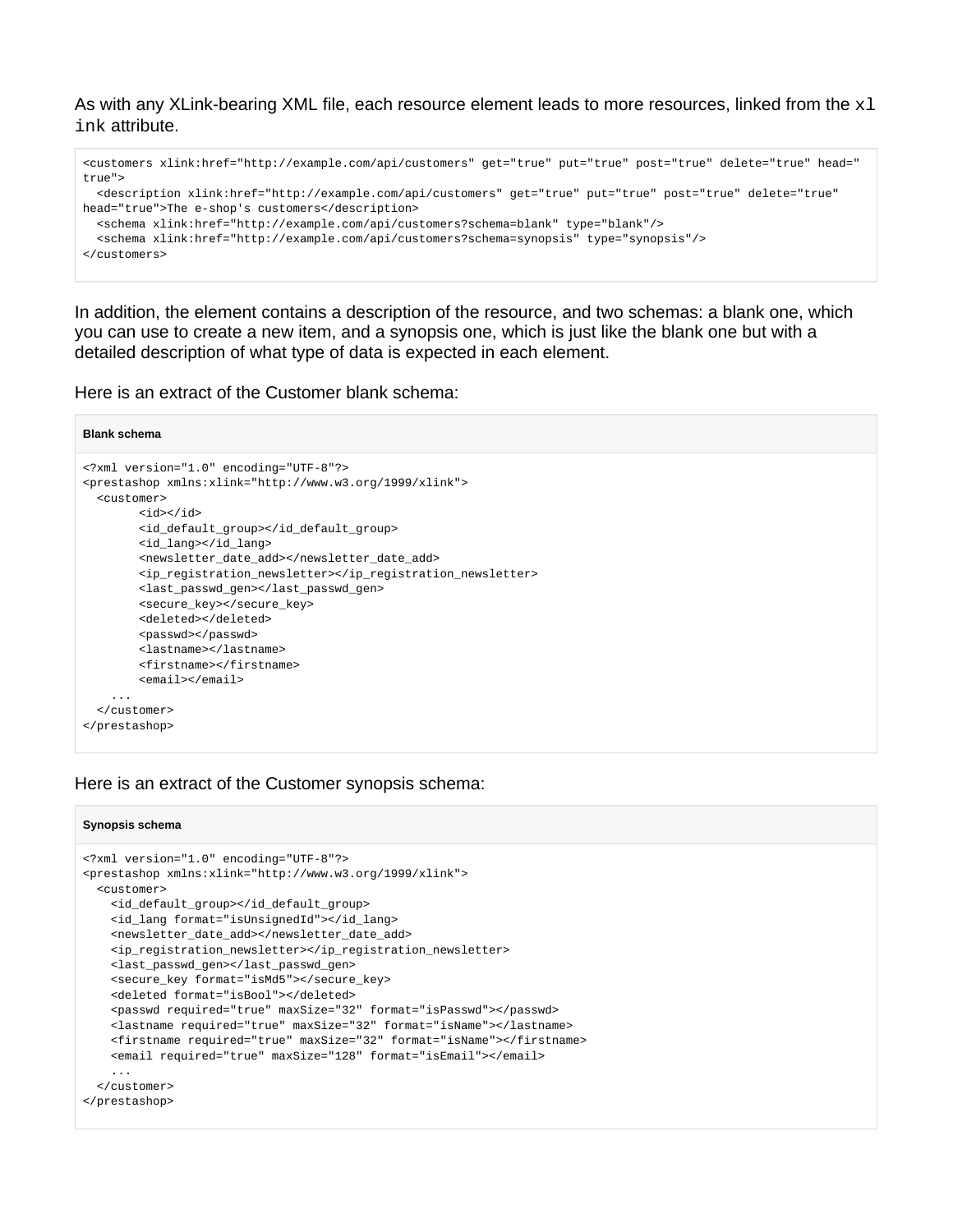The value types can be found in the [Web service reference.](https://doc.prestashop.com/display/PS15/Web+service+reference)

## Navigating your data

In this tutorial, we are going to base our examples on the management of customers through the API, but you can use just about any data

In the Customers element, you should get these attributes and tags:

```
<customers xlink:href="http://example.com/api/customers" get="true" put="true" post="true" delete="true" head="
true">
   <description xlink:href="http://example.com/api/customers" get="true" put="true" post="true" delete="true" 
head="true">The e-shop's customers</description>
  <schema xlink:href="http://example.com/api/customers?schema=blank" type="blank"/>
   <schema xlink:href="http://example.com/api/customers?schema=synopsis" type="synopsis"/>
</customers>
```
The get, put, post, and delete attributes have the value true, meaning that you have correctly configured the customers resource for the current, and that their data is accessible.

You can now use the XLink link that shows up on the URL <http://example.com/api/customers> and go to it:

```
Result for http://example.com/api/customers
<?xml version="1.0" encoding="UTF-8"?>
<prestashop xmlns:xlink="http://www.w3.org/1999/xlink">
  <customers>
    <customer id="1" xlink:href="http://example.com/api/customers/1"/>
    <customer id="2" xlink:href="http://example.com/api/customers/2"/>
    <customer id="3" xlink:href="http://example.com/api/customers/3"/>
    <customer id="4" xlink:href="http://example.com/api/customers/4"/>
    <customer id="5" xlink:href="http://example.com/api/customers/5"/>
    <customer id="6" xlink:href="http://example.com/api/customers/6"/>
    <customer id="7" xlink:href="http://example.com/api/customers/7"/>
     ...
  </customers>
</prestashop>
```
Then, from the customers list which is displayed via <http://example.com/store/api/customers> , you can access the XLink corresponding to each customer. This gives you all the information